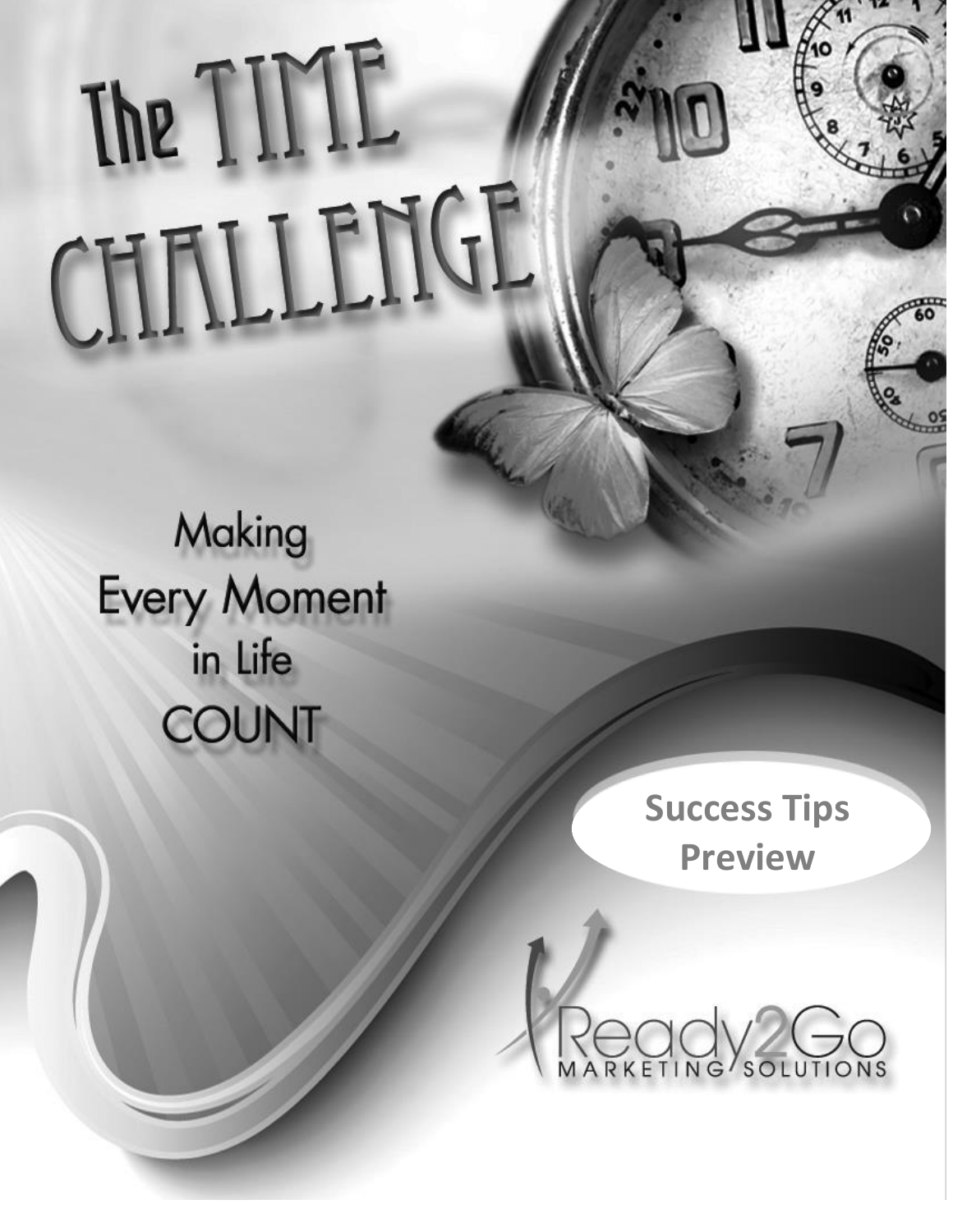### The Time Challenge

Make Every Moment in Life Count!

**Success Tips Preview**

 $\frac{1}{\sqrt{2}}$ 

*The Time Challenge – Make Every Moment in Life Count Success Tips Preview*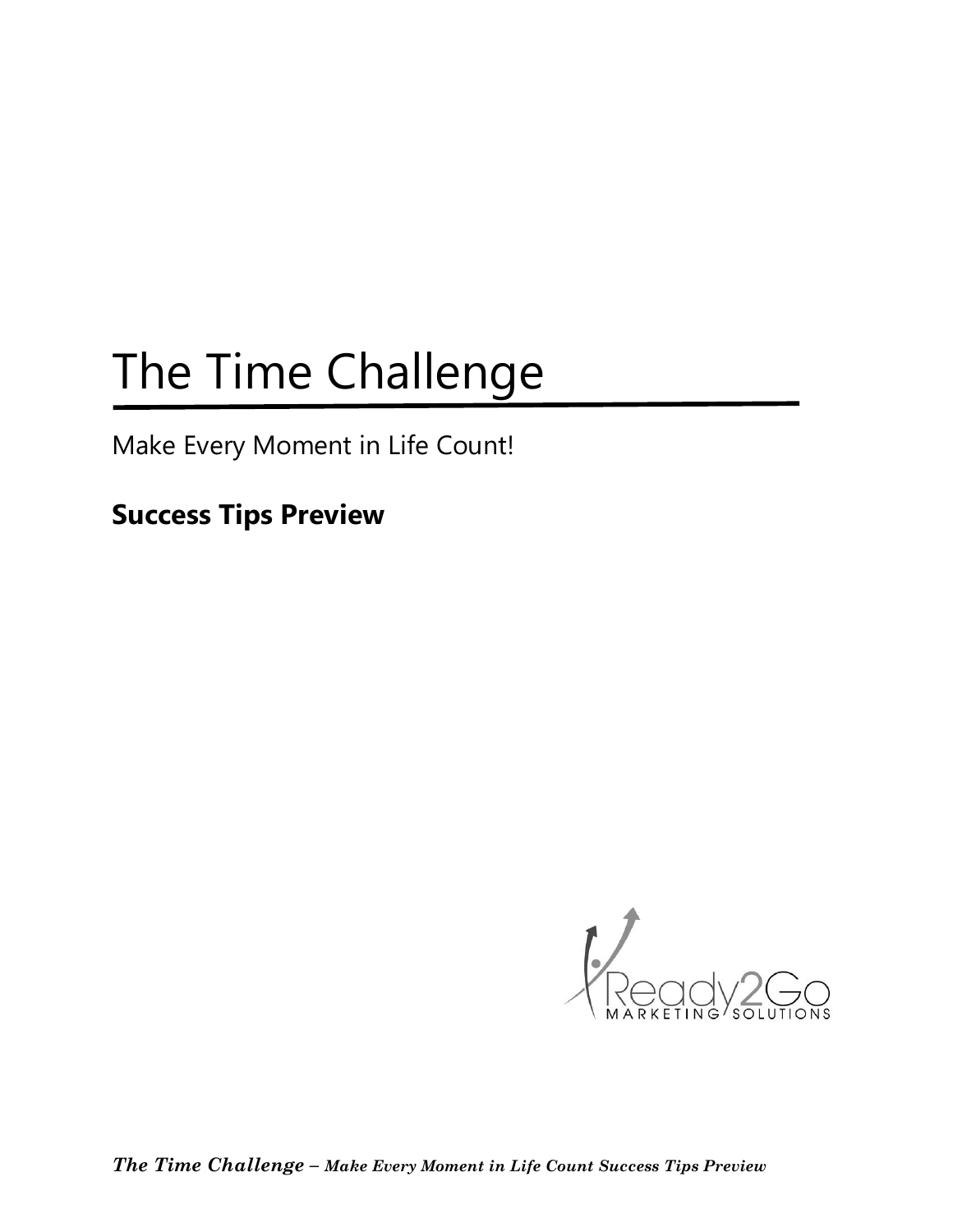**Congratulations** for embarking on a multifaceted marketing campaign that includes your Ready2Go Success Tips.

You now have at your disposal another product in the extensive suite of completely developed Ready2Go products that you brand as your own and easily implement to grow your business. We certainly hope that you use this product in conjunction with the full suite of products, as regular contact with your clients and prospects is the most effective strategy for growing your business.

The full suite of Ready2Go products includes **professionally written, scripted and designed**:

- Pre-written tweets
- Special reports
- Audio training programs
- Success tips
- Speeches
- Teleseminars and Webinars
- Workshops
- Self-Study Programs

The Ready2Go topics are highly relevant to most target markets, easily customizable and specially designed to attract, nurture and convert clients in a systematic way. Plus these products can easily integrate with your own products, services and communications. With this comprehensive suite of products, your prospects and clients will receive quality content, have an opportunity to establish familiarity and trust in you, and get sought after solutions to their needs.

Incorporating a regular communication strategy takes work, and incorporating Ready2Go products is the most comprehensive, effective and easiest solution on the market.

Here's to your enjoyment and success!

Kim Clausen, President, Ready2Go Marketing Solutions, Inc. Kim@Ready2GoMarketingSolutions.com P.S. Please be sure to tell us about your experiences. We look forward to hearing your successes!

**Ready2Go Marketing Solutions, Inc. 5023 W 120th Ave #184, Broomfield, CO 80020 303-465-0454 www.Ready2GoMarketingSolutions.co**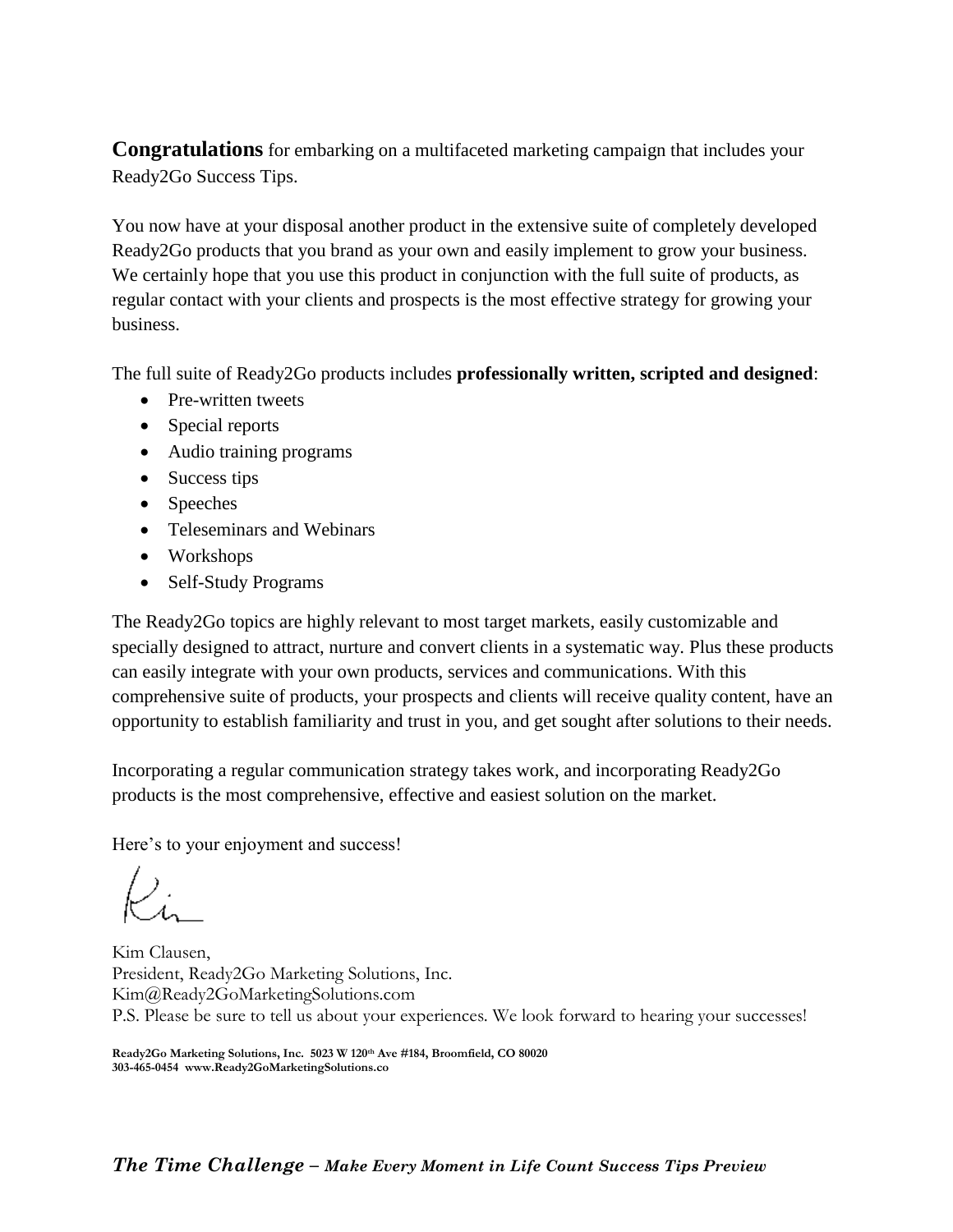

#### **What You Get With Your Ready2Go Success Tips**

With the Ready2Go Success Tips package, here's what you get:

- 12 professionally written success tips that are inspirational and educational.
- Suggestions on how to use your success tips to create greater awareness, grow your list, and touch your list in a meaningful way on a regular basis
- Tips on how to set up your success tips to send automatically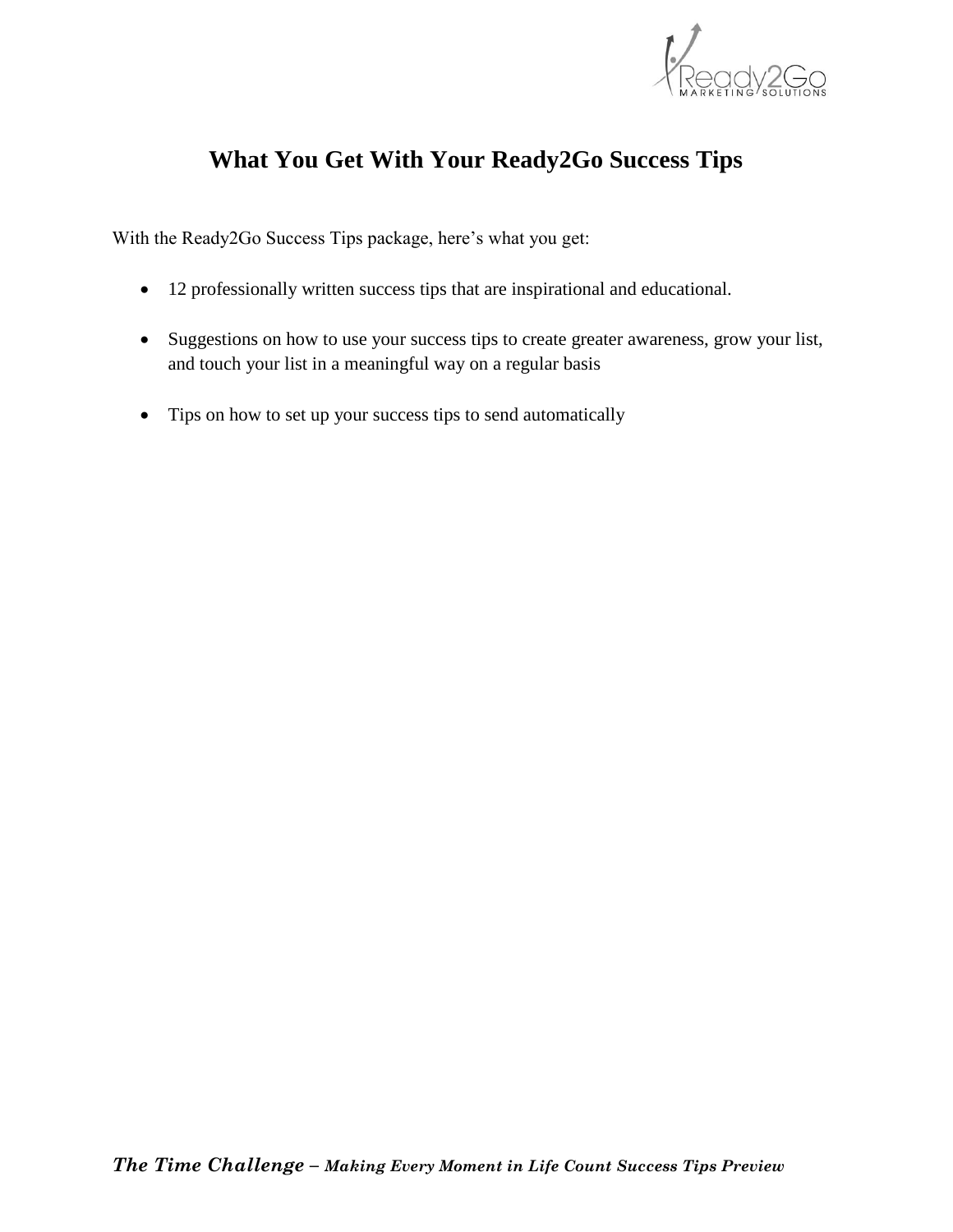

## About Ready2Go Marketing Solutions, Inc.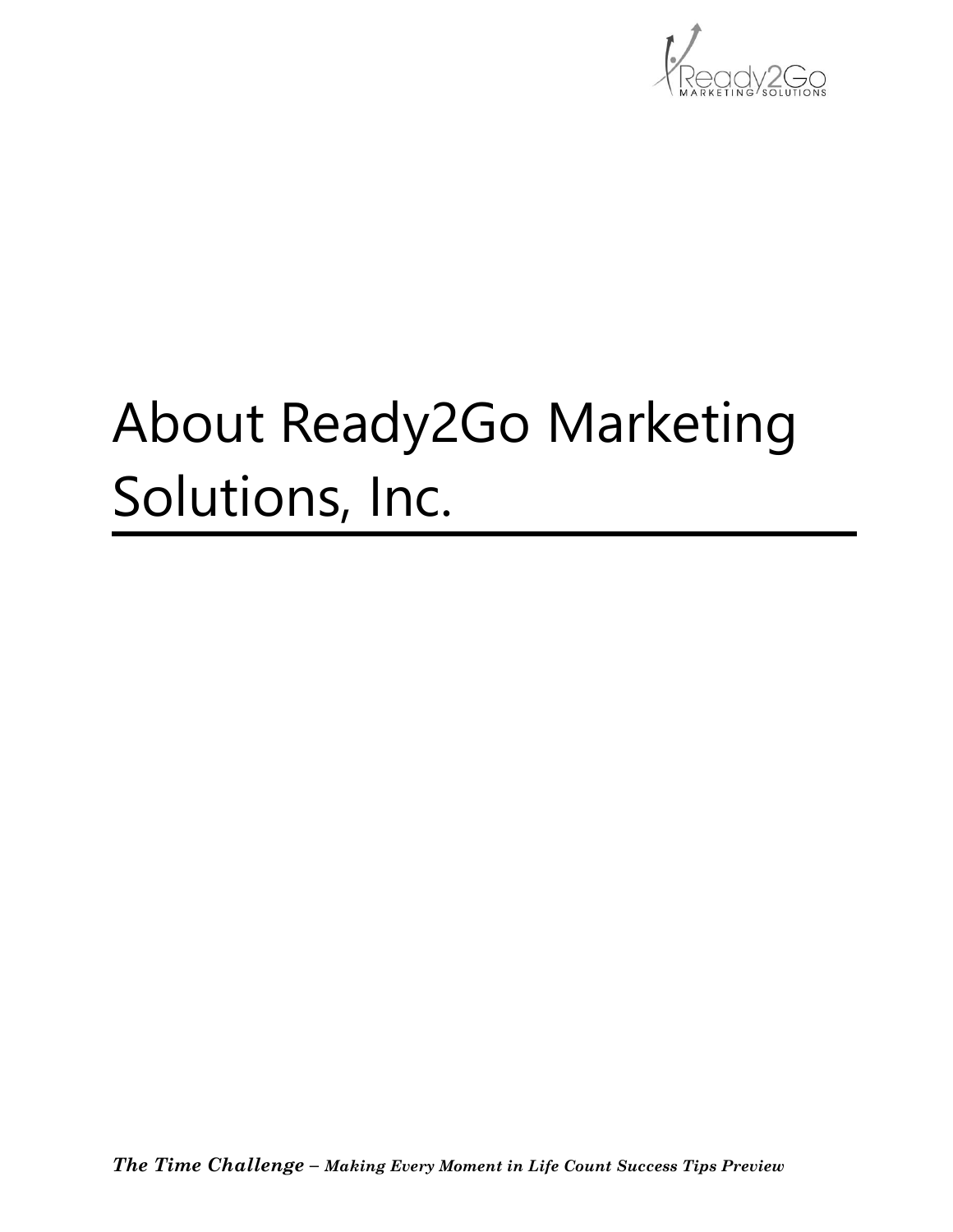

#### About Ready2Go Marketing Solutions, Inc.

#### **Ready2Go Marketing Solutions, Inc. — Instant Information Products to Market Your Business**

Ready2Go Marketing Solutions, Inc., provides small business owners with turnkey marketing products, so that they can spend less time marketing and more time growing their business.

Ready2Go Marketing Solutions, Inc., offers a suite of plug-and-play marketing solutions, such as fully developed **workshops, teleseminars, speeches, audio training programs**, **special reports, success tips, tweets, video montages, articles and more**! These tools are ready-made for coaches, consultants, mental health professionals, trainers and speakers to customize and brand as their own, saving tons of time and effort.

We've completely eliminated the difficult and time-consuming task of content creation, so small businesses don't have to worry about marketing and selling. Instead they can now put their marketing on auto-pilot and focus on doing the work they truly enjoy.

Our products include everything small businesses need to deliver value-added communications and training to their clients and prospects. It's marketing made easy!

#### We Have Common Bonds

Like you, we are business owners and coaches who struggled with the lack of marketing materials to grow our own businesses. We were frustrated by the choices, the availability and the accessibility of quality marketing plans and materials that actually work.

So we did something about it. We went out and crafted marketing strategies that are highly effective, boldly innovative and creative.

Our team includes professional marketers, training developers, writers, copywriters, speech writers and designers who are poised to provide you with the highest quality products and services to grow your business.

And our Ready2Go marketing solutions are easy to follow and implement, GUARANTEED. Plus, if you need additional support to help you launch your Ready2Go marketing solution, we have trained coaches on staff to assist you.

For further assistance, contact us at support@ready2gomarketingsolutions.com or give us a call anytime.

*Ready2Go Marketing Solutions, Inc. provides small business owners with completely developed, ready-to-implement marketing solutions to grow their business. We operate under the strongest ethics and quality standards.*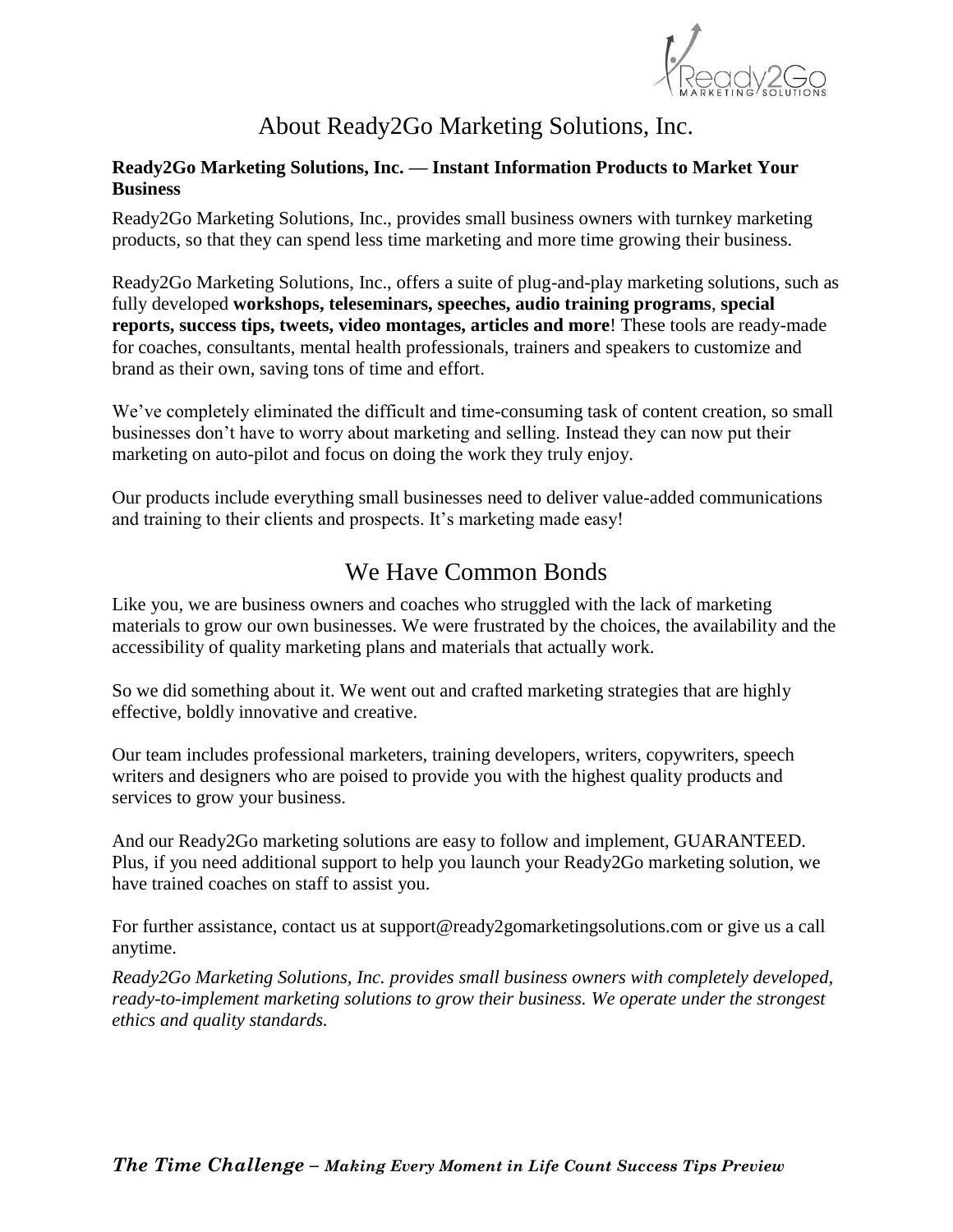

#### **Ready2Go Marketing Solutions' Product Offerings**

Be sure to check out the full range of products available to you from Ready2Go Marketing Solutions, Inc.

With these products you receive quality content created by industry professionals, plus all the instructions and tips that you need to be successful in your implementation. The Ready2Go products are created on topics that are highly relevant to most target markets, and have valuable content that your prospects will find very educational and informative. Plus they are easy to customize and brand as your own.

That full suite of Ready2Go products includes:

- **Pre-written tweets** to gain awareness and promote your special offers and events
- **Special reports** to use to grow your list or send to your list as a gift
- **Professionally scripted audio training programs** that you record in your own voice
- **Success tips,** which are 250-350 word "mini articles" to send to your list or use as blog posts
- **Professionally crafted speeches** for your in-person presentations
- **Professionally developed teleseminars** to engage your prospects and clients through remote training
- **PowerPoint Slides** to make your teleseminar into a webinar.
- **Coaching Packages using the same content as the teleseminar and** re-formatted to be delivered as a self-guided program.
- **Professionally designed workshops** to reach more people, generate income and convert more clients

To learn more about the Ready2Go products, go to [www.Ready2GoMarketingSolutions.com.](http://www.ready2gomarketingsolutions.com/)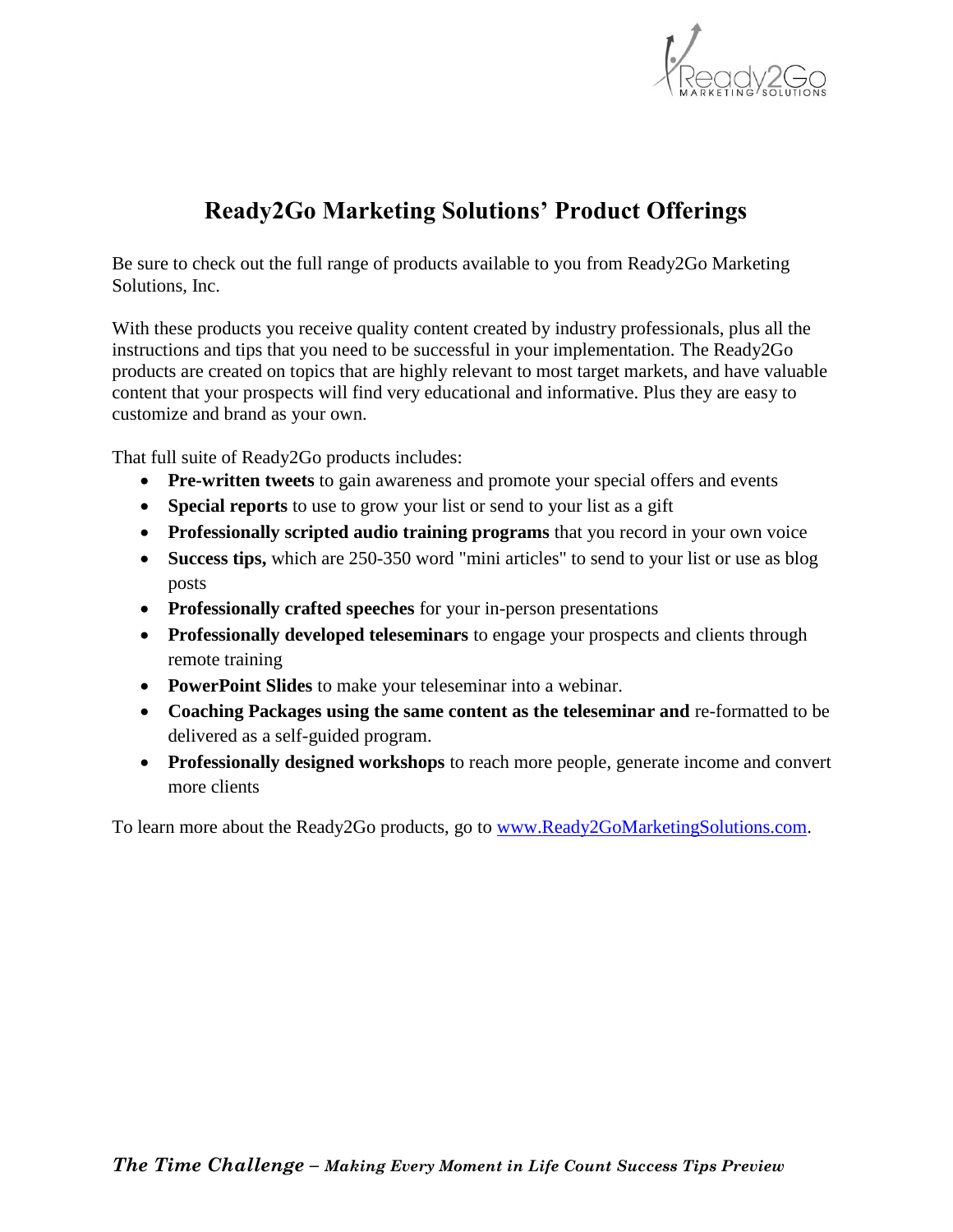

## Tips on Setting Up and Using Your Success Tips

*The Time Challenge – Making Every Moment in Life Count Success Tips Preview*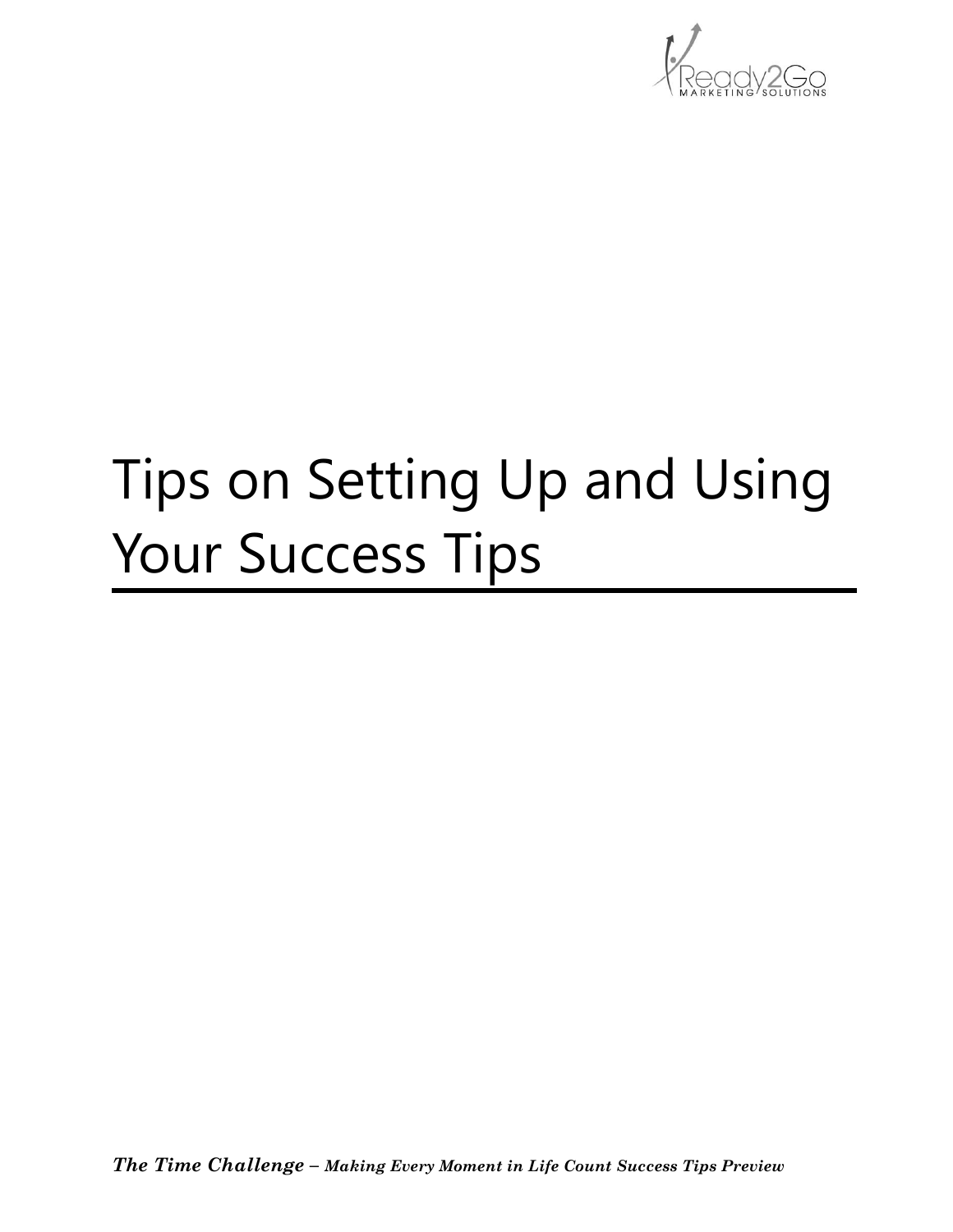

#### **Setting Up Your Success Tips**

If you would like to automate your marketing, you can set up your success tips to be automatically sent to your list on a regular basis by pre-loading them into your database management system. Most database management software systems have the capability of sending automated or timed emails so that you load them once, schedule their delivery and leave them alone. Examples of the more popular email management systems are AWeber (www.aweber.com), Constant Contact (www.constantcontact.com), iContact [\(www.icontact.com\)](http://www.icontact.com/), and 1ShoppingCart (1shoppingcart.com), Infusionsoft (Infusionsoft.com) or Ontraport (Ontraport.com). You can research these to determine which solution is a best fit for your business needs.

For blog posts, you can simply preload your blogs and schedule in advances the days you want them to post.

As always, we recommend that you customize these success tips with your own stories, anecdotes and personal messages. But keep them short as that is what makes this tool so effective!

#### **Using Your Success Tips**

Staying in touch with your list in a meaningful way is the key to creating relationships, developing trust and familiarity, and ultimately converting your prospects into clients. Using a numerous tools and delivering them through a variety of mediums allows you to be creative in your marketing which is more attractive to your prospects and clients.

Success Tips are a fantastic tool to use because they are short, provide great value, and can be delivered in written, audio or video form.

We recommend using your Success Tips in conjunction with the Ready2Go product bundle [\(http://www.Ready2GoMarketingSolutions.com\)](http://www.ready2gomarketingsolutions.com/) as the products coordinate together.

Here's a few ways you can use your Ready2Go Tips:

- Blog posts
- A "Thought of the Week" or "Success Tip of the Week", that provides value, is easy to read, and is a meaningful touch.
- A short article in your newsletter
- Can be recorded and emailed in audio form, placed on your blog, on your website or sent in your newsletter.
- Can be developed into a short video training and be emailed to your list, placed on your blog, on your website, or sent in your newsletter.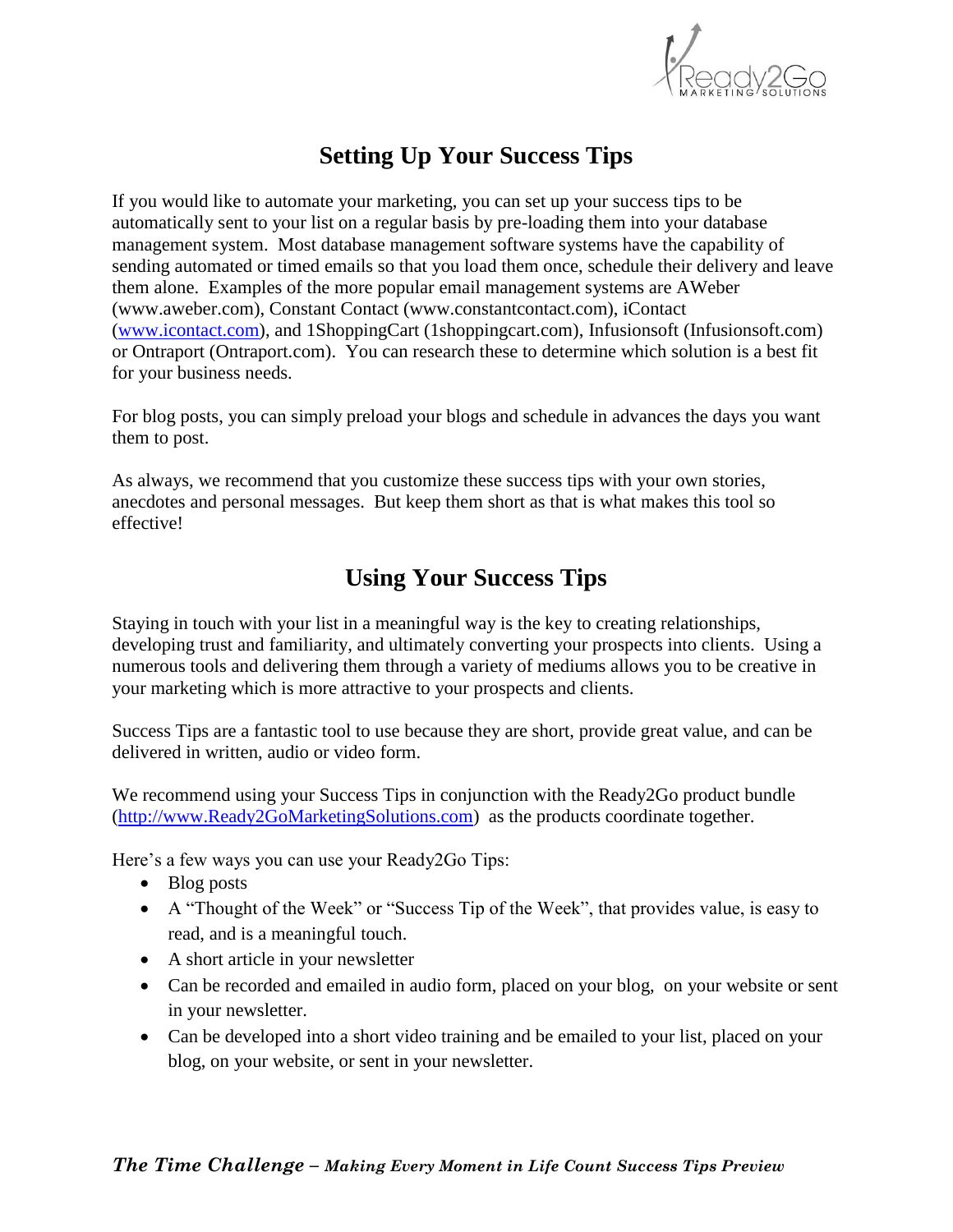

## The Time Challenge Success Tips